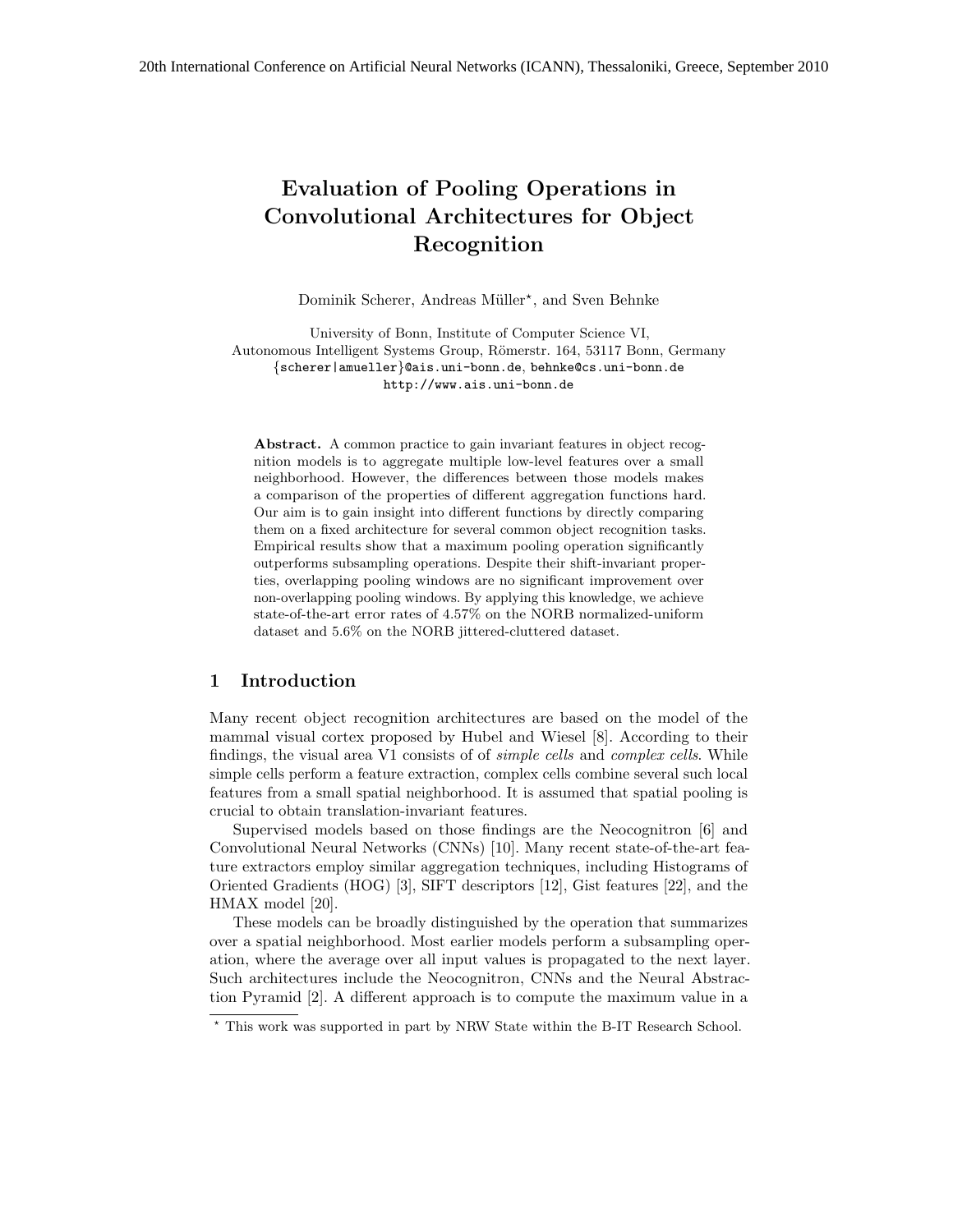neighborhood. This direction is taken by the HMAX model and some variants of CNNs.

While entire models have been extensively compared, there has been no research evaluating the choice of the aggregation function so far. The aim of our work is therefore to empirically determine which of the established aggregation functions is more suitable for vision tasks. Additionally, we investigate if ideas from signal processing, such as overlapping receptive fields and window functions can improve recognition performance.

# 2 Related Work

Many computer vision architectures inspired by studies of the primary visual cortex use a multi-stage processing of simple and complex cells. Simple cells perform feature detection at a high resolution. Translation-invariance and generalization is achieved by complex cells, which combine activations over a local neighborhood.

One of the earliest models employing this technique is the Neocognitron [6]. Here, each of the so-called C-cells receives excitatory input connections from feature extraction cells at slightly different positions. A C-cell becomes active if at least one of their inputs is active, thus tolerating slight deformations and transformations.

In Convolutional Neural Networks (CNNs), such as LeNet-5 [10], shift-invariance is achieved with subsampling layers. Neurons in these layers receive input from a small non-overlapping receptive field of the previous layer. Each neuron computes the sum of its inputs, multiplies it by a trainable coefficient, adds a trainable bias and passes the result through a non-linear transfer function. A similar computation is performed in the recurrent Neural Abstraction Pyramid [2]. More recently, the subsampling operation in CNNs has been replaced with a max pooling operation [18]. Here, only the maximum value within the receptive field is propagated to the next layer.

In the global scene description computed by the Gist model [22], the feature extractor is not trainable, but performs similar computations. Low-level centersurround features are computed from color and intensity channels at different scales and orientations. Subsequently, each channel is divided into a  $4 \times 4$  grid of sub-regions. The 16-dimensional Gist feature vector of this channel is computed by averaging the values in each region.

The SIFT [12] (scale-invariant feature transform) keypoint descriptor is computed by sampling the dominant orientation and the gradient magnitude around the keypoint location. These values, weighted by a Gaussian window function, are then accumulated into arrays of  $4 \times 4$  orientation histograms summarizing the content over  $4 \times 4$  positions. Pyramids of such local orientation histograms computed on a dense, overlapping grid of image patches have proven to be well suited scene and object representations for recognition tasks [9]. Experiments with locally normalized Histogram of Oriented Gradients (HOG)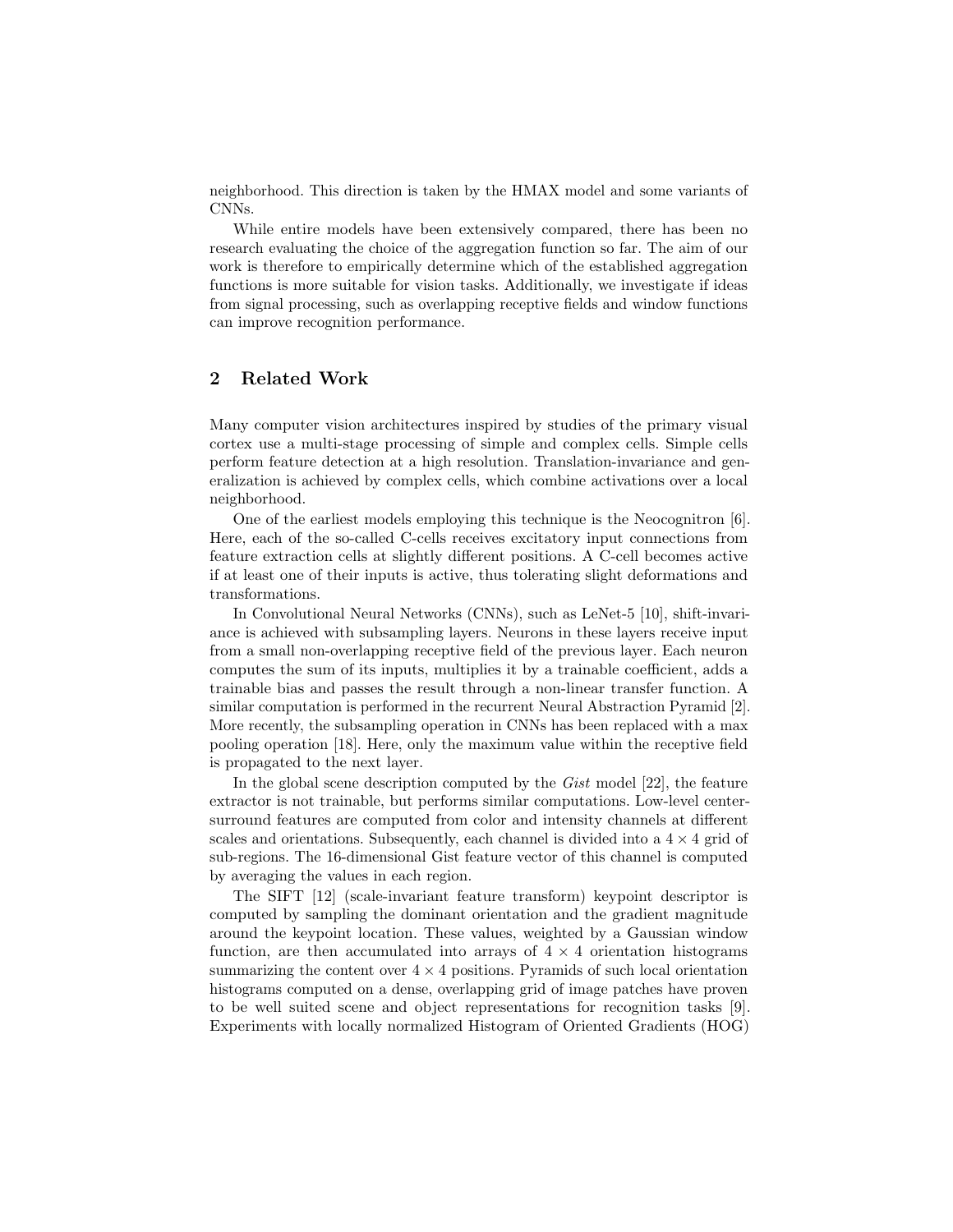

Fig. 1. Architecture of our CNN for NORB experiments, consisting of alternating convolutional and pooling layers. Pooling layers can implement either subsampling operations or max pooling.

descriptors have shown that fine-scale gradients and coarse-scale spatial binning yield good recognition performance for human detection [3].

Riesenhuber and Poggio originally proposed to use a maximum operation to model complex cells in 1999 [20]. In the HMAX model [21], each complex cell receives input from a distinct patch of a simple cell map. This approach was further refined by Mutch *et al.* [14], introducing sparsification and lateral inhibition. Here, max pooling is performed on overlapping patches with an overlap factor of two in a spatial neighborhood and across scales.

Even though all of these methods resemble the concept of simple and complex cells, they differ by the type of inputs, the method of feature extraction, the training algorithm, and the classifier used. Additionally, each method emulates complex cells slightly different. Due to those variations a thorough analysis how a particular choice of this component affects overall performance is impossible. In order to empirically compare the sole influence of different aggregation functions, we chose an otherwise fixed model architecture, described in the following section.

### 3 Model Architecture

This section describes the architecture of the feature extraction and classification system, as well as the training procedure used in our experiments. We chose to perform our evaluations within the framework of a Convolutional Neural Network (CNN). CNNs have achieved state-of-the-art results for the recognition of handwritten digits [23] and for the detection of faces [17]. They are deployed in commercial systems to read checks [10] and to obfuscate faces and license plates in Google StreetView [5].

### 3.1 Base Model

CNNs are representatives of the multi-stage Hubel-Wiesel architecture, which extract local features at a high resolution and successively combine these into more complex features at lower resolutions. The loss of spatial information is compensated by an increasing number of feature maps in the higher layers. CNNs consist of two altering kinds of layers: convolutional layers (C layers), which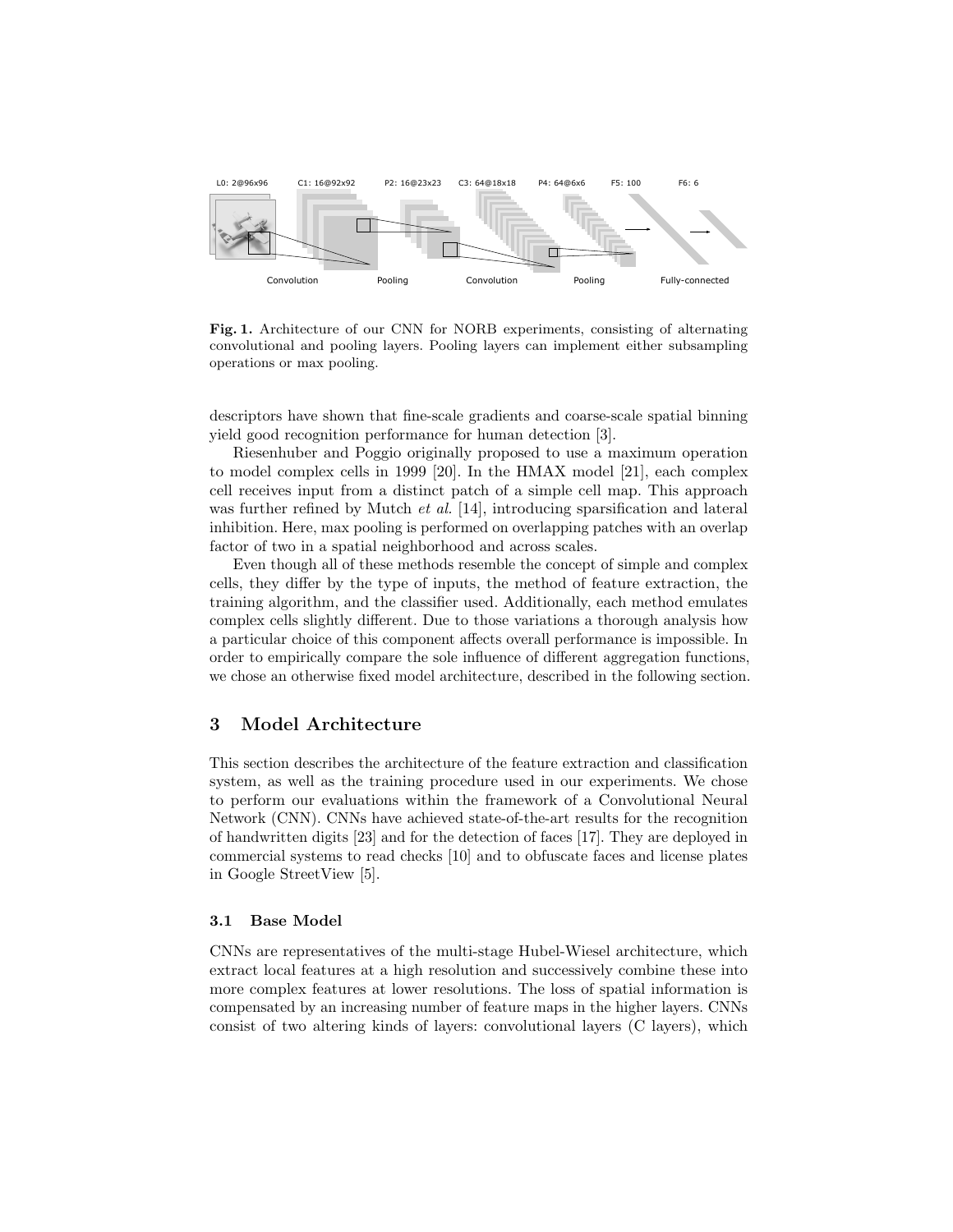resemble the simple cells, and pooling layers (P layers), which model the behavior of complex cells. Each convolutional layer performs a discrete 2D convolution operation on its source image with a filter kernel and applies a non-linear transfer function. The pooling layers reduce the size of the input by summarizing neurons from a small spatial neighborhood. Our choice of a CNN is largely motivated by the fact that the operation performed by pooling layers is easily interchangeable without modifications to the architecture. The general architecture is shown in Figure 1 and is identical to the models by LeCun *et al.* [11] and Ahmed *et al.* [1].

### 3.2 Convolutional Layers

Computations for the forward pass and the backprogagation in the convolutional layer follow the standard procedure in the literature, and have trainable filters and one trainable bias per feature map. A hyperbolic tangent function is applied to activations in this layer. Our experiments have shown that a sparse connection between feature maps does not improve recognition performance compared to fully connected feature maps as long as the number of parameters is equal. Thus, in a convolutional layer, each map is connected to all of its preceding feature maps.

### 3.3 Pooling Layers

The purpose of the pooling layers is to achieve spatial invariance by reducing the resolution of the feature maps. Each pooled feature map corresponds to one feature map of the previous layer. Their units combine the input from a small  $n \times n$  patch of units, as indicated in Figure 1. This pooling window can be of arbitrary size, and windows can be overlapping.

We evaluate two different pooling operations: max pooling and subsampling. The subsampling function

$$
a_j = \tanh(\beta \sum_{N \times N} a_i^{n \times n} + b)
$$
 (1)

takes the average over the inputs, multiplies it with a trainable scalar  $\beta$ , adds a trainable bias b, and passes the result through the non-linearity. The max pooling function

$$
a_j = \max_{N \times N} (a_i^{n \times n} u(n, n))
$$
\n(2)

applies a window function  $u(x, y)$  to the input patch, and computes the maximum in the neighborhood. In both cases, the result is a feature map of lower resolution.

### 3.4 Backpropagation

All layers of the CNN model are trained using the backprogagation algorithm. For error propagation and weight adaptation in fully connected, convolutional, and subsampling layers we follow the standard procedure. In the max pooling layers, the error signals are only propagated to the position at  $\arg \max_{N \times N} (a_i^{n \times n} u(n, n)).$ Thus, error maps in max pooling layers are sparse. If overlapping pooling windows are used, it might be necessary to accumulate several error signals in one unit.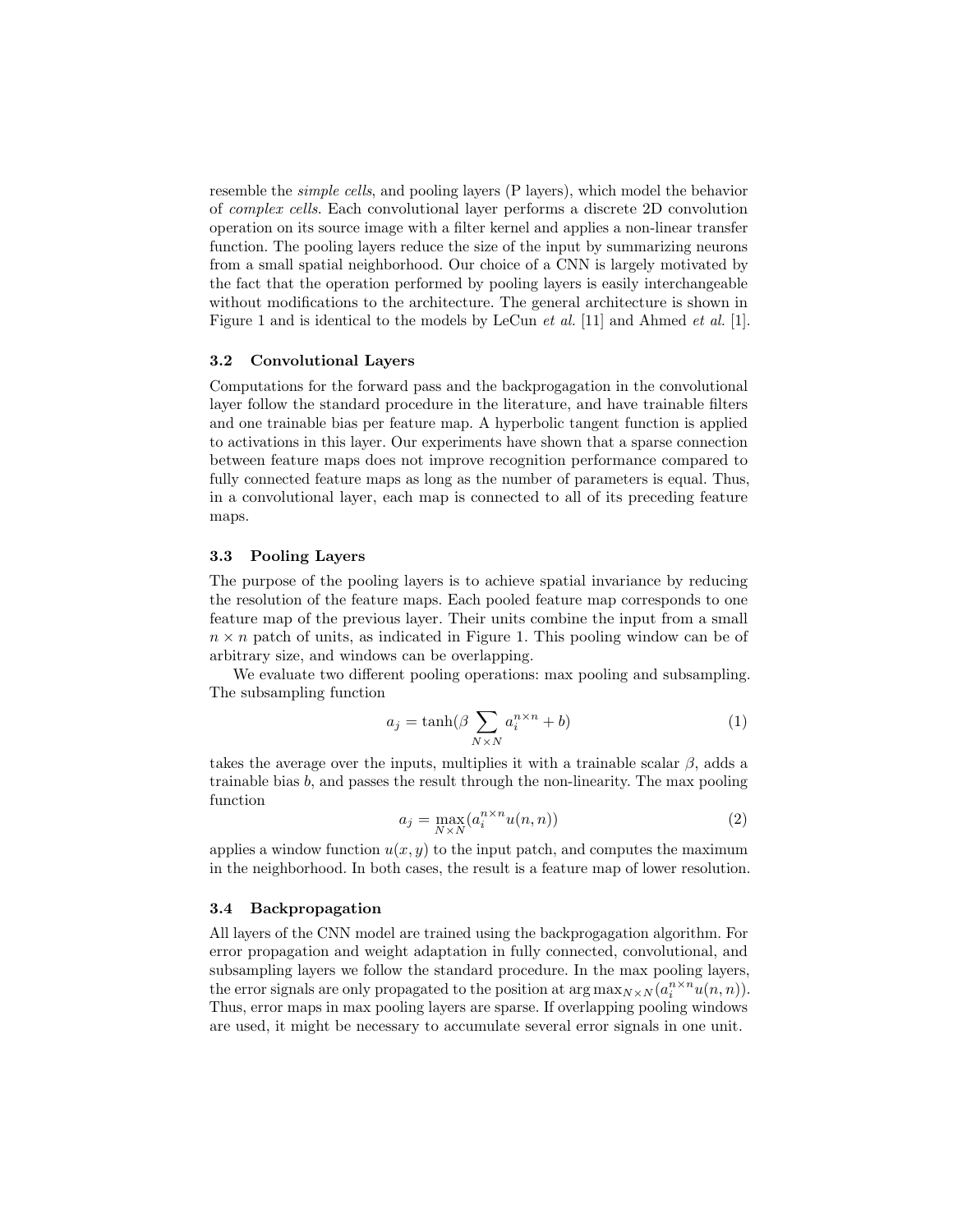

Fig. 2. A few examples of preprocessed images from the Caltech-101 dataset.



Fig. 3. Images from the NORB normalized-uniform dataset.

# 4 Experimental Results

The purpose of our experiments is threefold: (1) to show that max pooling is superior to subsampling, (2) to determine if overlapping pooling windows can improve recognition performance and (3) to find suitable window functions. All experiments were conducted with the same random initialization unless noted otherwise.

To speed up the training, we implemented the CNN architecture on Graphics Processing Units (GPUs) using NVIDIA's CUDA programming framework [16]. Convolution operations utilize routines kindly provided by Alex Krizhevsky<sup>1</sup>. Most other operations are accelerated with our publicly-available CUV library [13]. For mini-batch learning, with only a few patterns being processed in parallel, we achieve a speedup of roughly two orders of magnitude compared to our CPU implementation.

### 4.1 Datasets

We evaluated different pooling operations on the Caltech-101 [4] and NORB [11] datasets. Recognition rates with other CNN architectures have been published for both datasets by various authors.

The Caltech-101 dataset consists of 101 object categories and one background category. There is a total of 9144 images of different sizes of roughly  $300 \times 300$ pixels. We preprocessed the images by fitting them into a  $140 \times 140$  image frame, while retaining their aspect ratio. The padding was filled with the image mean for each color channel. We faded the image border into the padding to remove side effects caused by the image edge, as shown in Figure 2. The resulting images are normalized per channel to have a mean of zero and a variance of one to accelerate learning.

We follow the common experiment protocol in the literature for Caltech-101, which is to randomly choose 30 images from each category for training and use

 $<sup>1</sup>$  http://www.cs.utoronto.ca/~kriz</sup>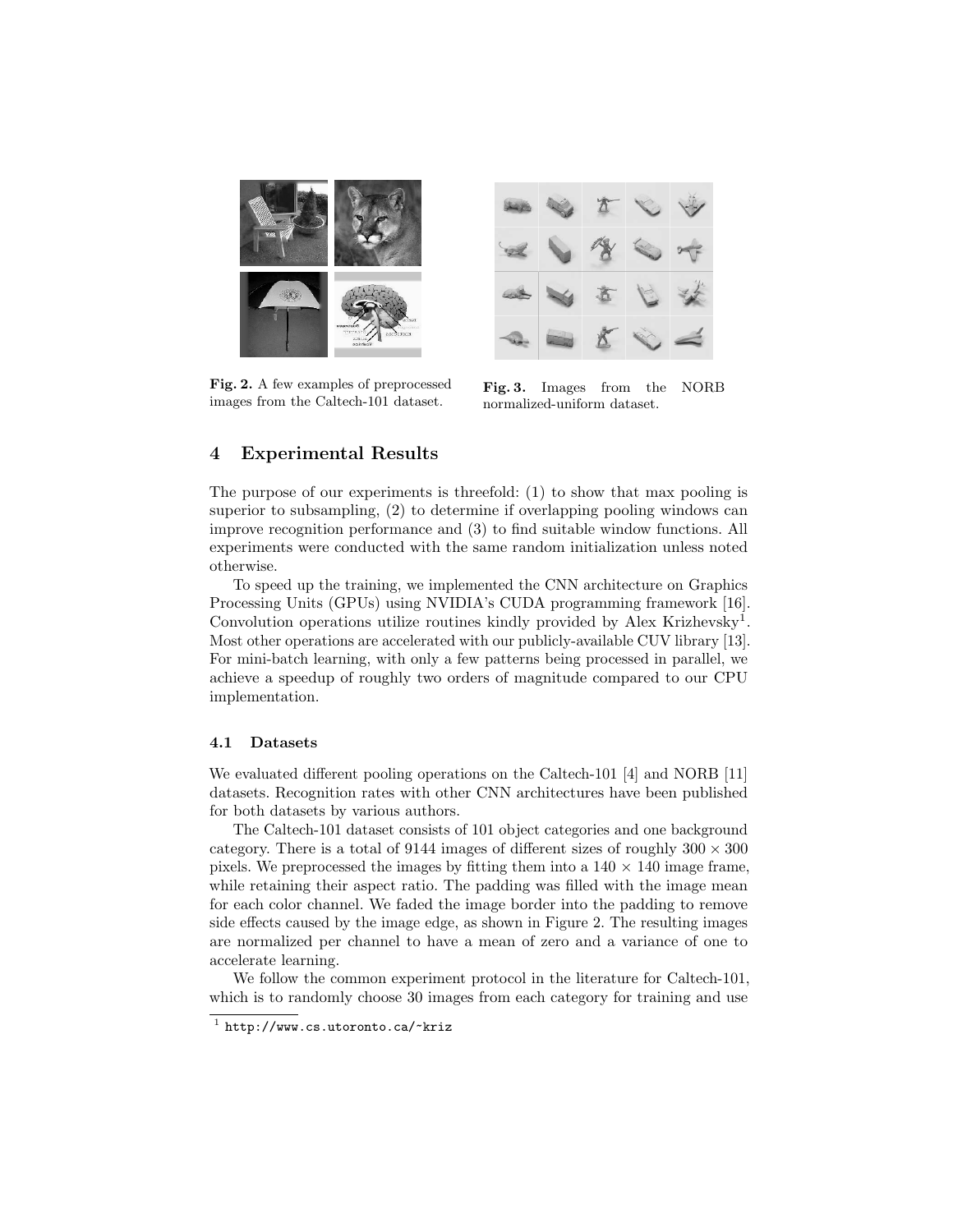the remainder for testing. The recognition rate is measured for each class and we are reporting the average over all 102 classes.

In addition, we conduct experiments on the NORB normalized-uniform dataset, which consists of only five object categories. The training and testing set each contain five instances of toy objects for each category, photographed from different angles and under different illuminations. Each pattern consists of a binocular pair of  $96 \times 96$  grayscale images, with a total of 24,300 training patterns and the same amount of testing patterns.

#### 4.2 Max Pooling versus Subsampling

In order to keep our results comparable, we deliberately designed the networks to resemble the one by Huang and LeCun [7] for NORB and the one by Ahmed et al. [1] for Caltech-101.

For NORB, the input layer with two feature maps of size  $96 \times 96$  is followed by a convolutional layer C1 with  $5 \times 5$  filters and 16 maps of size  $92 \times 92$ . P2 is a  $4 \times 4$  pooling layer, reducing the size to  $23 \times 23$ . Convolutional layer C3 employs  $6 \times 6$  filters and has 32 maps with dimensions of  $18 \times 18$  pixels. Pooling layer P4 with  $3 \times 3$  pooling windows yields  $6 \times 6$  feature maps which are fully connected to 100 hidden neurons. The output layer takes input from all 100 neurons and encodes the object class with 5 neurons. This six-layer network is shown in Figure 1.

Two variations of the network were trained: In the first case, the pooling layers performed a subsampling operation, in the second case, this was replaced with max pooling. Note that the subsampling network has slightly more parameters owing to the trainable scalar and bias, as described in Section 3. After 1,000 epochs of backprogagation training with mini-batches of 60 patterns, there is a striking discrepancy between the recognition rates. For each network, five trials with different weight initializations were performed and we are reporting the average error rate as well as the standard deviation. The subsampling network achieves a test error rate of 7.32% ( $\pm$  1.27%), compared to 5.22% ( $\pm$  0.52%) for the max pooling network.

For Caltech-101, the input layer consists of three feature maps of size  $140 \times 140$ , followed by a convolutional layer C1 with  $16 \times 16$  filters and 16 feature maps. The subsequent pooling layer P2 reduces the  $125 \times 125$  maps with  $5 \times 5$  nonoverlapping pooling windows to a size of  $25 \times 25$  pixels. Convolutional layer C3 with  $6 \times 6$  filters consists of 128 feature maps of size  $20 \times 20$ . Pooling layer P4 uses a  $5 \times 5$  non-overlapping pooling window. The neurons of those 128 feature maps of size  $4 \times 4$  are fully connected to the 102 output units.

After 300 epochs using the RPROP [19] batch-learning algorithm, we evaluated the normalized recognition performance for Caltech-101. When using a subsampling operation, the network achieved a test error rate of 65.9%. Substituting this with a max pooling operation yielded an error rate of 55.6%.

For both NORB and Caltech-101 our results indicate that architectures with a max pooling operation converge considerably faster than those employing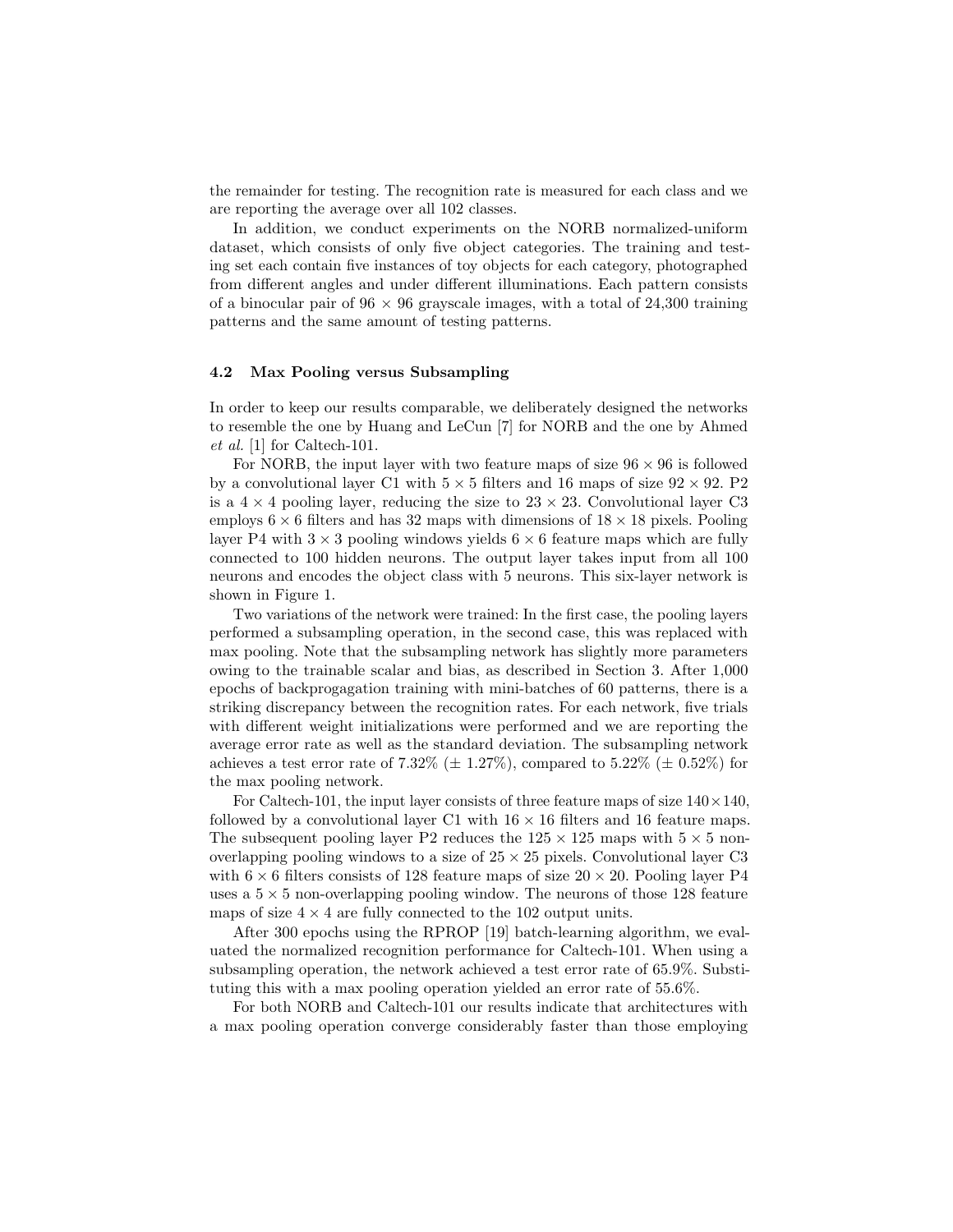|                    | <b>NORB</b> |          | $Caltech-101$                         |                 |  |
|--------------------|-------------|----------|---------------------------------------|-----------------|--|
|                    |             |          | train set test set train set test set |                 |  |
| no overlap         | $0.00\%$    | $6.40\%$ |                                       | 1.28% 52.29%    |  |
| 2 pixels overlap   | $0.00\%$    | $6.48\%$ |                                       | 2.29% 52.74%    |  |
| 4 pixels overlap   | $0.00\%$    | 6.37%    |                                       | $3.92\%$ 52.42% |  |
| $6$ pixels overlap | $0.01\%$    | $7.27\%$ |                                       | $4.55\%$ 53.82% |  |
| 8 pixels overlap   | $0.00\%$    | $6.84\%$ |                                       | 7.43% 55.79%    |  |
| 10 pixels overlap  | $0.01\%$    | 7.21%    |                                       | 10.17% 57.32%   |  |

Table 1. Recognition rates on NORB normalized uniform (after 300 epochs) and Caltech-101 (after 400 epochs) for networks with different amounts of overlap in the max pooling layers.

a subsampling operation. Furthermore, they seem to be superior in selecting invariant features and improve generalization.

### 4.3 Overlapping Pooling Windows

To evaluate how the step size of overlapping pooling windows affects recognition rates, we essentially used the same architectures as in the previous section. Adjusting the step size does, however, change the size of the feature maps and with it the total number of trainable parameters, as well as the ratio between fully connected weights and shared weights. Therefore, we are increasing the size of the input feature maps accordingly, placing the input pattern in the center of a feature map and zero-padding it. In the NORB architecture, for example, the input feature maps are of size  $106 \times 106$ , if a step size of two is chosen.

Table 1 lists the recognition rates for different step sizes on both datasets. The performance deteriorates if the step size is increased. This might be owed to the fact that there is no information gain if pooling windows overlap. Maxima in overlapping window regions are merely duplicated in the next layer and neighboring pixels are more correlated.

### 4.4 Window Functions

Small variations of the input image and shifts past the border of the pooling window can dramatically change the representation. For this reason we experimented with smoother, overlapping pooling windows. Window functions are often used to smooth an input signal in signal processing applications. We have evaluated four different window functions, as shown in Table 2.

Again, the network architecture for those experiments was similar as in the previous sections. For the NORB dataset, the network was modified to receive  $128 \times 128$  inputs and P2 pools from a  $12 \times 12$  window with an overlap of 8 pixels. Units in P4 receive input from  $9 \times 9$  windows, which are overlapping by 6 pixels. Thus, if a small rectangular window function is chosen, this is equivalent to the non-overlapping network. Similarily, for Caltech-101, the input was padded to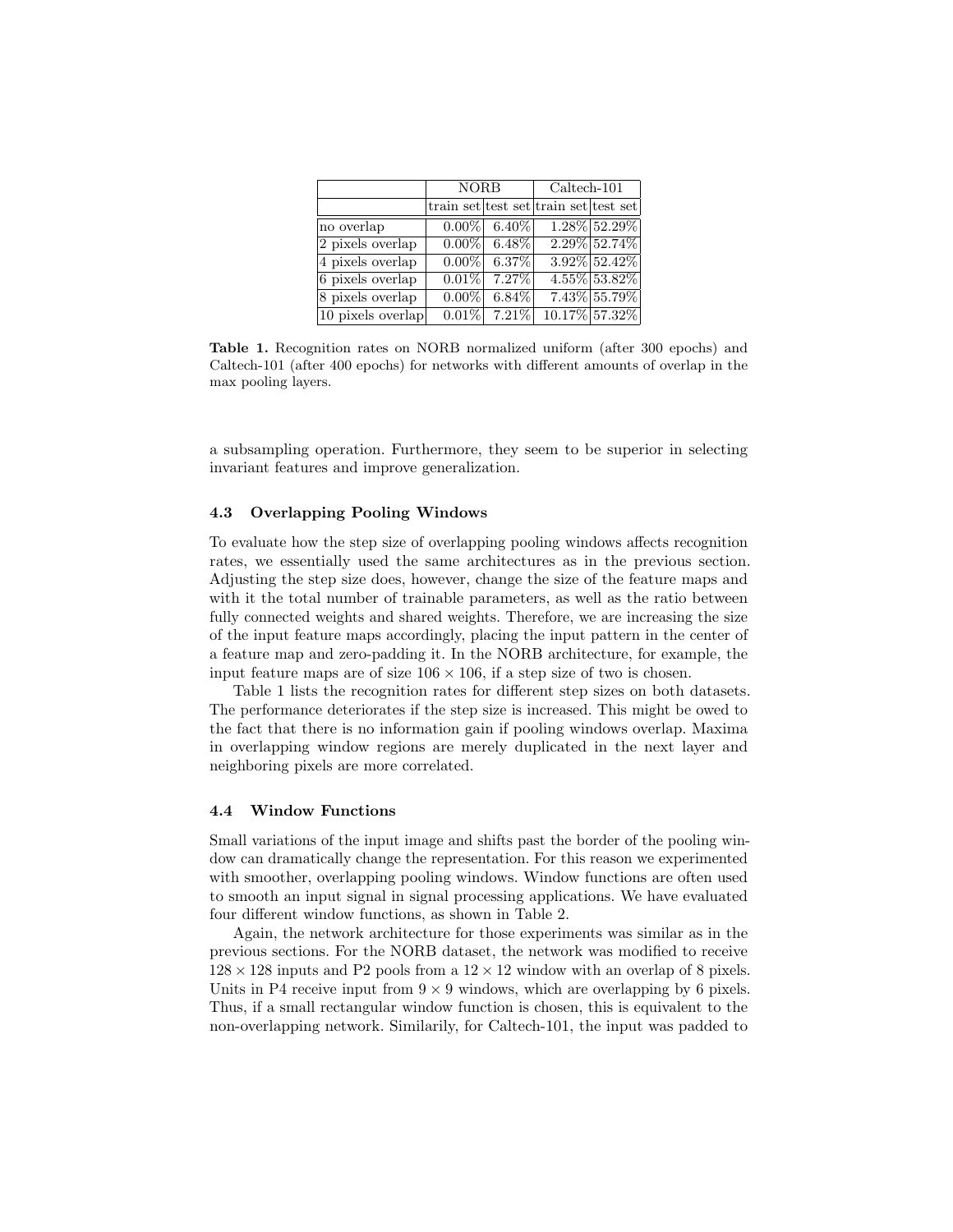|                        |          | No overlap Rectangular Cone Pyramid Triangle Binomial |                 |                                      |                  |           |
|------------------------|----------|-------------------------------------------------------|-----------------|--------------------------------------|------------------|-----------|
|                        |          |                                                       |                 |                                      |                  |           |
| NORB test error        | $5.56\%$ |                                                       | $5.83\%$ 6.29\% |                                      | $6.28\%$ 10.92\% | $12.15\%$ |
| Caltech-101 test error | 52.25%   |                                                       |                 | $57.77\%$ $52.36\%$ $51.95\%$ 69.95% |                  | $73.16\%$ |

Table 2. Test error rates for NORB (after 500 epochs of training) and for Caltech-101 (after 600 epochs). Applying a window function to an overlpping neighborhood is consistently worse than using non-overlapping pooling windows.

 $230 \times 230$  and layers P2 and P4 are pooling from  $15 \times 15$  and  $18 \times 18$  windows, respectively.

As shown in Table 2, none of the window functions improved recognition rates significantly. The binomial window function and the triangle window function even yield substantially worse results than a rectangular window function.

### 4.5 Results on Other Datasets

To our knowledge, no results using max pooling operations have been published on the MNIST dataset of handwritten digits [10] and the NORB jittered-cluttered dataset [11]. Therefore, we applied our network model with non-overlapping max pooling windows to both datasets.

For MNIST, we achieved 0.99% testing error with a rather shallow architecture. Here, the  $28 \times 28$  input layer was followed by a convolutional layer C1 with  $9 \times 9$  filters and 112 feature maps. In the subsequent max pooling layer P2 each unit receives input from a  $5 \times 5$  window and is connected to each of the ten output neurons. We trained this architecture for 60 epochs of online updates with backpropagation.

The NORB jittered-cluttered dataset was evaluated with the following architecture: The stereo input patterns of size  $108 \times 108$  are convolved in C1 with  $5 \times 5$  filters into 16 feature maps and max pooled in P2 with  $9 \times 9$  windows and an overlap of 4 pixels. They are convolved with  $8 \times 8$  filters in C3 to produce 32 feature maps of size  $13 \times 13$ . Layer P4 reduces the size to  $5 \times 5$  pixels by pooling from  $5 \times 5$  windows with an overlap of 3 pixels. Two fully connected layers with 100 neurons and six output neurons conclude the architecture. Training this model for seven epochs with online learning and mini-batches of 60 patterns yielded a test error rate of 5.6%. To our knowledge, this is the best published result on this dataset so far.

We also improved our results on NORB normalized-uniform with a few refinement passes using an emphasizing scheme. During these passes, difficult patterns with above-average errors were trained more often. Here, we achieved a test error rate of 4.57%, which exceeds the 5.2% reported by Nair and Hinton [15], even though they used additional unlabeled data.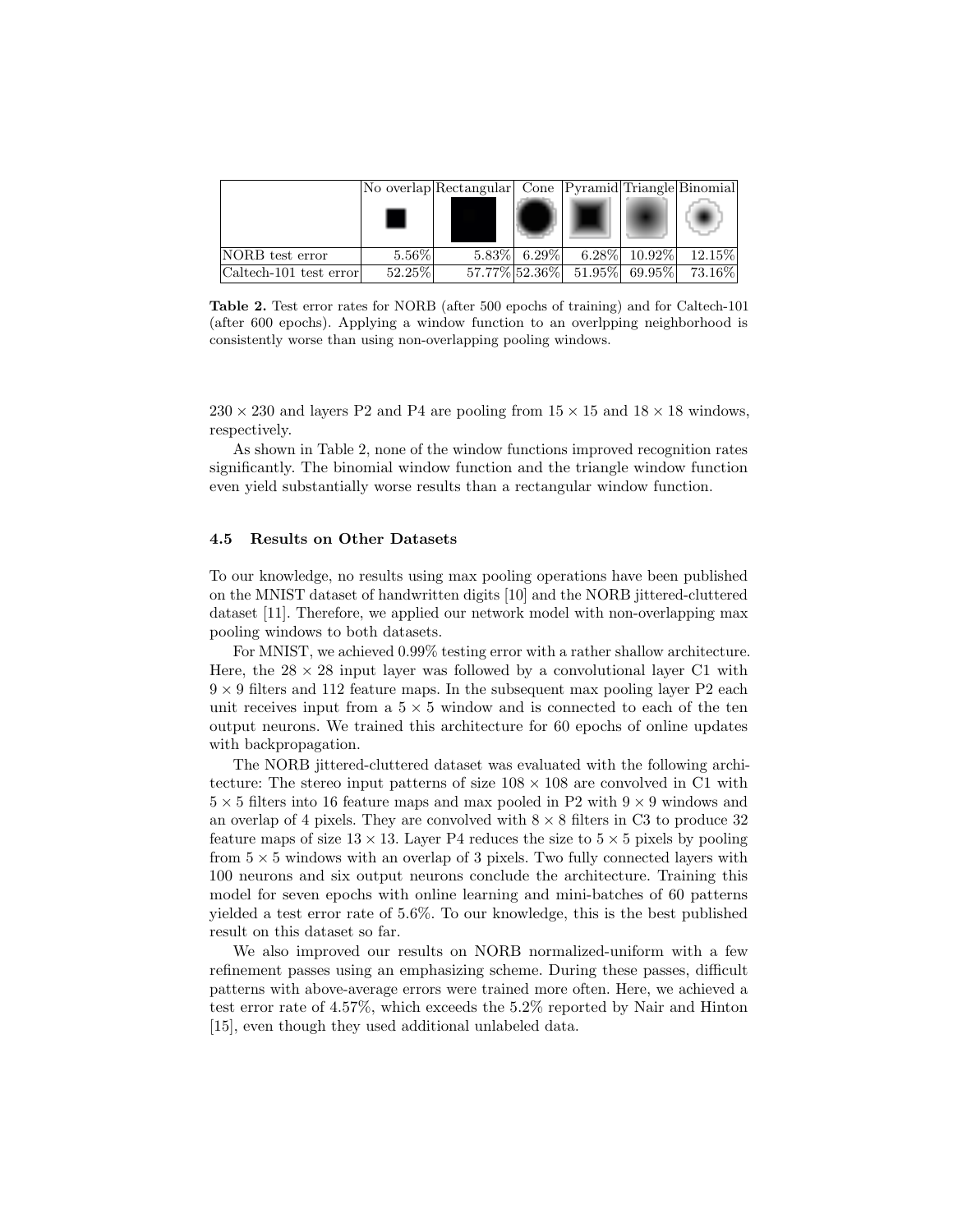## 5 Conclusion

We have shown that a max pooling operation is vastly superior for capturing invariances in image-like data, compared to a subsampling operation. For several datasets, recognition results with an otherwise equivalent architecture greatly improve over subsampling operations. On NORB normalized-uniform (4.57%) and NORB jittered-cluttered (5.6%) we even achieved the best results published to date.

However, using smoother, overlapping pooling windows does not improve recognition rates. In future work, we will investigate further into finding suitable window functions. Histograms (as in  $[3, 12]$ ) can be seen as a third kind of pooling operation which has not yet been thoroughly evaluated. Combining such histogram operations with Convolutional Neural Networks might further improve recogniton rates on vision tasks.

# References

- 1. A. Ahmed, K. Yu, W. Xu, Y. Gong, and E. Xing. Training hierarchical feed-forward visual recognition models using transfer learning from pseudo-tasks. Computer Vision–ECCV 2008, pages 69–82.
- 2. Sven Behnke. Hierarchical Neural Networks for Image Interpretation, volume 2766 of Lecture Notes in Computer Science. Springer-Verlag New York, Inc., June 2003.
- 3. Navneet Dalal and Bill Triggs. Histograms of Oriented Gradients for Human Detection. In CVPR, pages 886–893, 2005.
- 4. L. Fei-Fei, R. Fergus, and P. Perona. Learning generative visual models from few training examples: An incremental bayesian approach tested on 101 object categories. Computer Vision and Image Understanding, 106(1):59–70, 2007.
- 5. A. Frome, G. Cheung, A. Abdulkader, M. Zennaro, B. Wu, A. Bissacco, H. Adam, H. Neven, and L. Vincent. Large-scale Privacy Protection in Google Street View. California, EUA, 2009.
- 6. Kunihiko Fukushima. A neural network model for selective attention in visual pattern recognition. Biological Cybernetics, 55(1):5–15, October 1986.
- 7. Fu-Jie Huang and Yann LeCun. Large-scale learning with svm and convolutional nets for generic object categorization. In Proc. Computer Vision and Pattern Recognition Conference (CVPR'06). IEEE Press, 2006.
- 8. DH Hubel and TN Wiesel. Receptive fields of single neurones in the cat's striate cortex. The Journal of Physiology, 148(3):574, 1959.
- 9. Svetlana Lazebnik, Cordelia Schmid, and Jean Ponce. Beyond Bags of Features: Spatial Pyramid Matching for Recognizing Natural Scene Categories. In CVPR (2), pages 2169–2178. IEEE Computer Society, 2006.
- 10. Y. LeCun, L. Bottou, G. Orr, and K. Mller. Efficient BackProp. In Neural Networks: Tricks of the trade. Springer, 1998.
- 11. Y. LeCun, F. Huang, and L. Bottou. Learning Methods for Generic Object Recognition with Invariance to Pose and Lighting. In Proceedings of CVPR'04. IEEE Press, 2004.
- 12. David G. Lowe. Distinctive image features from scale-invariant keypoints. International Journal of Computer Vision, 60:91–110, 2004.